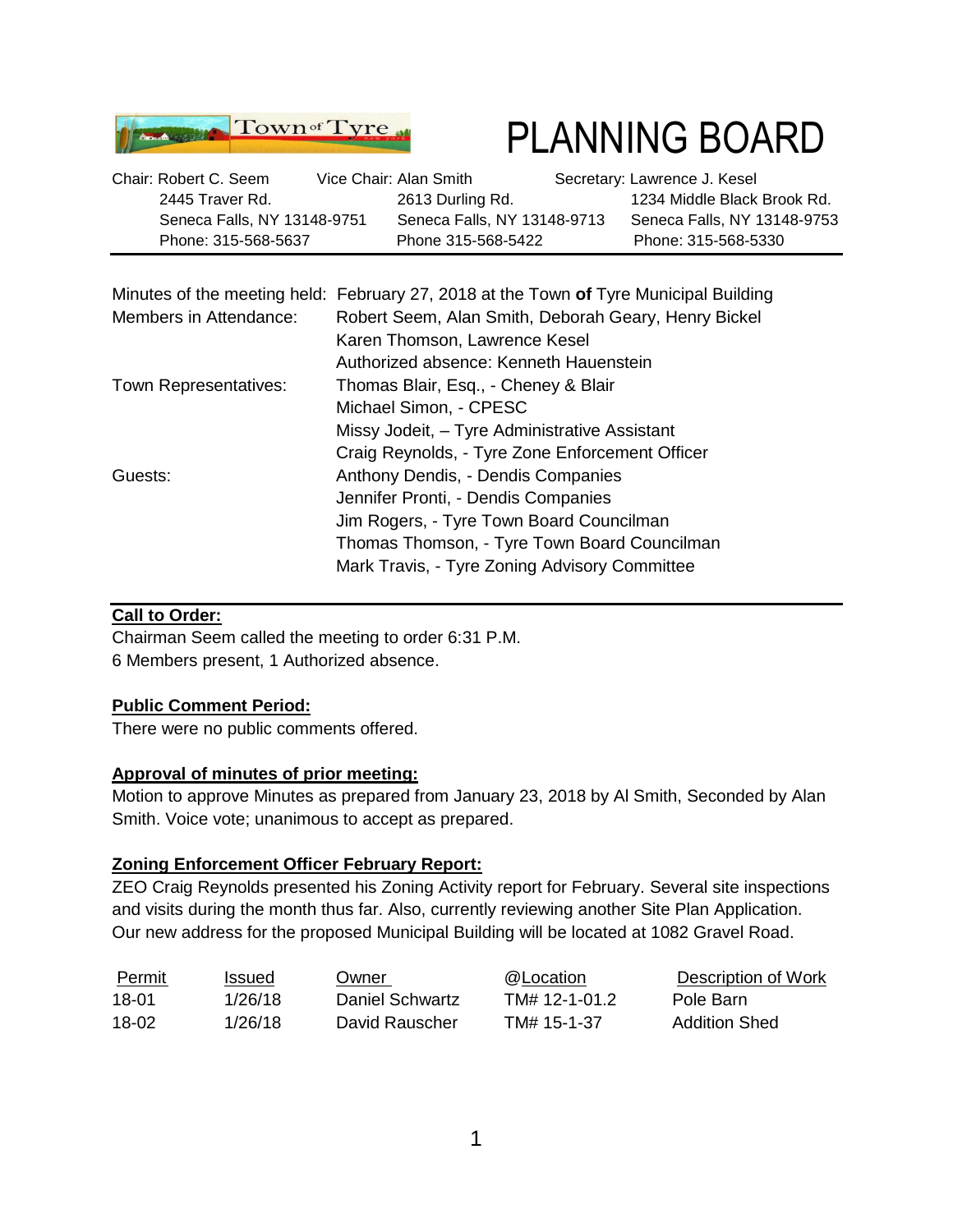### **Old Business:**

#### **Final review of draft Subdivision Law:**

Latest updated revised copies were hand delivered to Planning Board members with an excess of one week's preparation time to review and prepare for tonight's meeting as promised by Legal. In addition, a general update overview memo was supplied by Atty. Richard Graham and reviewed. After discussing a few issues and correcting typo's Atty. Tom Blair did insure his office staff would correct all discussed issues prior to sending to the Town Board. Chairman Seem presented TOWN THE TOWN OF TYRE PLANNING BOARD RESOLUTION RECOMMENDING ADOPTION 0F PROPOSED LOCAL LAW #1 0F 2018 ENTITLED "TOWN OF TYRE AMENDED AND RESTATED LAND SUBDIVISION REGULATIONS".

Moved by: Henry Bickel Seconded by: Karen Thomson Results of the roll call vote follows;

|                    |  | Yea |  | Nay |  | Abstain |  | Absent |   |  |
|--------------------|--|-----|--|-----|--|---------|--|--------|---|--|
| <b>Robert Seem</b> |  | X   |  |     |  |         |  |        |   |  |
| Alan Smith         |  | X   |  |     |  |         |  |        |   |  |
| Deborah Geary      |  | X   |  |     |  |         |  |        |   |  |
| Kenneth Hauenstein |  |     |  |     |  |         |  |        | х |  |
| Karen Thomson      |  | x   |  |     |  |         |  |        |   |  |
| Henry Bickel       |  | X   |  |     |  |         |  |        |   |  |
| Lawrence Kesel     |  | х   |  |     |  |         |  |        |   |  |

The foregoing Resolution was thereupon declared duly adopted.

#### **Update on 3S Gateway Project:**

The 3S Gateway Project remains stalled at present. Meetings continue with 3S Gateway Engineers, NYS DOT representatives, and County representatives discussing curb cut locations. Chairman Seem indicated another meeting had taken place earlier today. We await the outcome of curb cut locations recommended by the State DOT.

#### **Update on Various, intertwined project plans:**

Discussions continue regarding Pine View Circle expansion plans for additional housing phase #2 and senior housing phase #3. This expansion is intertwined with the future Chamber of Commerce Building along with the Dendis Companies concept plan which is forecasted to be available at our March meeting. These are all intertwined along the Routes 414 and318 Commercial Corridor Master Plan. Chairman Seem indicated that these are issues to be worked out to produce smooth, safe traffic flow in and out of these locations. Pieces are coming together.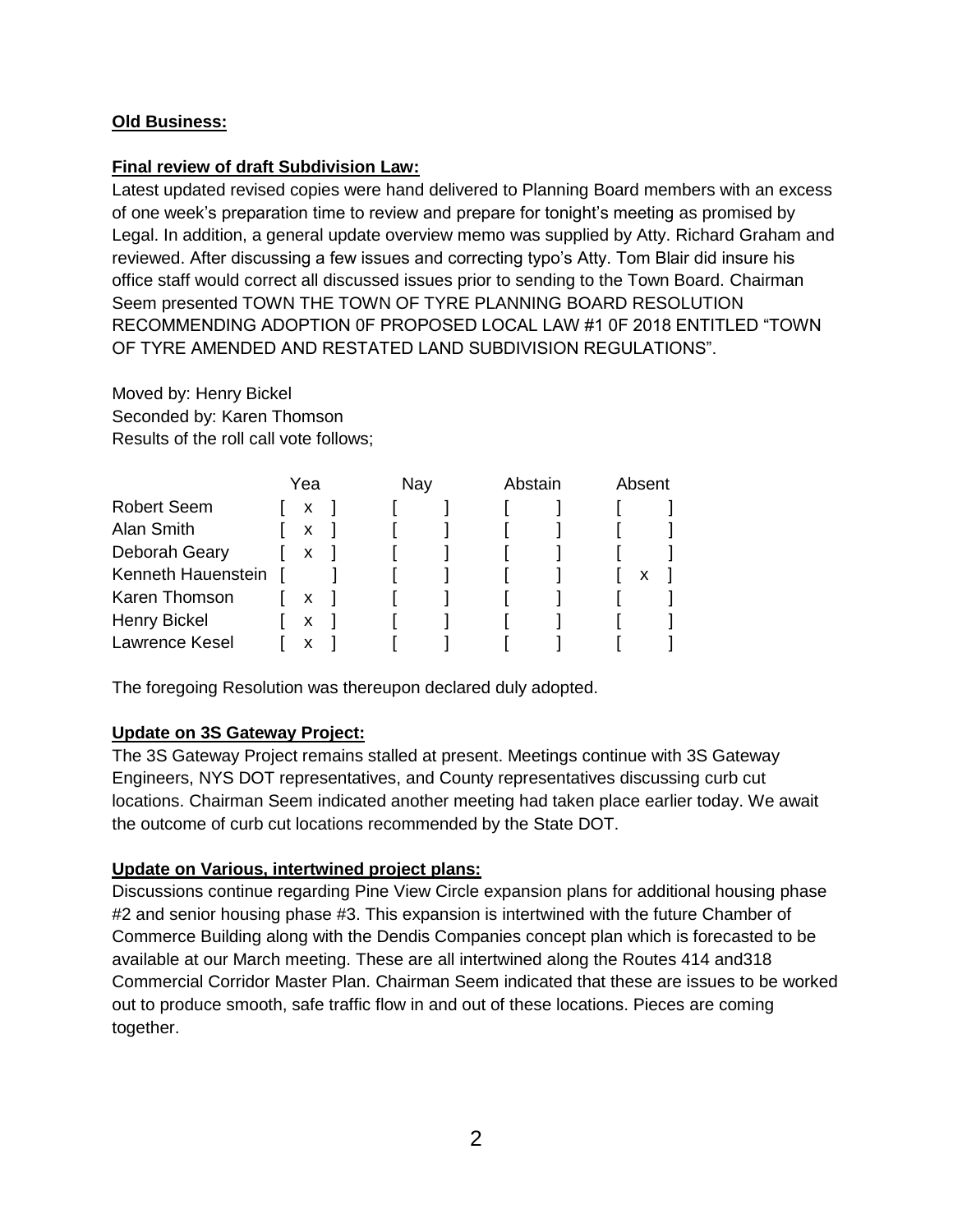#### **New Business:**

#### **Montezuma Winery Site Plan:**

Chairman Seem presented the Montezuma Winery Site Plan to build a 30' x 60' pole barn for storage on their present parcel. After Planning Board discussion, a substantially complete addition will be specified on the proposed resolution. Mike Simon, Town Engineer and Atty. Tom Blair agreed with the addition. Chairman Seem read the additional statement; The Planning Board hereby deems the Application of the Applicant substantially complete such that review od the Application may officially move forward, with the condition that a survey redate be provided to locate the new storage building in relationship to other structures and boundary lines of the property;

Moved by: Karen Thomson Seconded by: Alan Smith Roll call vote as follows;

|                    |  | Yea |  | Nay |  | Abstain |  | Absent |   |
|--------------------|--|-----|--|-----|--|---------|--|--------|---|
| <b>Robert Seem</b> |  | x   |  |     |  |         |  |        |   |
| Alan Smith         |  | X   |  |     |  |         |  |        |   |
| Deborah Geary      |  | X   |  |     |  |         |  |        |   |
| Kenneth Hauenstein |  |     |  |     |  |         |  |        | х |
| Karen Thomson      |  | X   |  |     |  |         |  |        |   |
| Henry Bickel       |  | x   |  |     |  |         |  |        |   |
| Lawrence Kesel     |  |     |  |     |  |         |  |        |   |

The Resolution was duly adopted.

#### **Update for proposed law for commercial solar projects in Tyre:**

Chairman Seem reminded the Planning Board that the end of the moratorium on commercial Solar Farms will be over in June. He further indicated that Supervisor Ron McGreevy and Administrative Assistant Missy Jodiet are working on a Solar Law which will be reviewed by Atty. Blair.

#### **Correspondence:**

A letter was received by the Supervisor and Chairman Seem regarding the Sale of his property to the Town. Supervisor McGreevy responded that the Town had already purchased land for the new Municipal Building and therefor not interested in purchasing his property.

Planning Workshop for Municipal Officials Planning for Agriculture will be presented March 17<sup>th</sup>, 9:00 a.m. to 1:00 p.m. at the Ramada Inn Ithaca, NY. Cost is \$10.00 per person.

Planning Board members notified of upcoming training being offered by Cayuga County Planning Department.